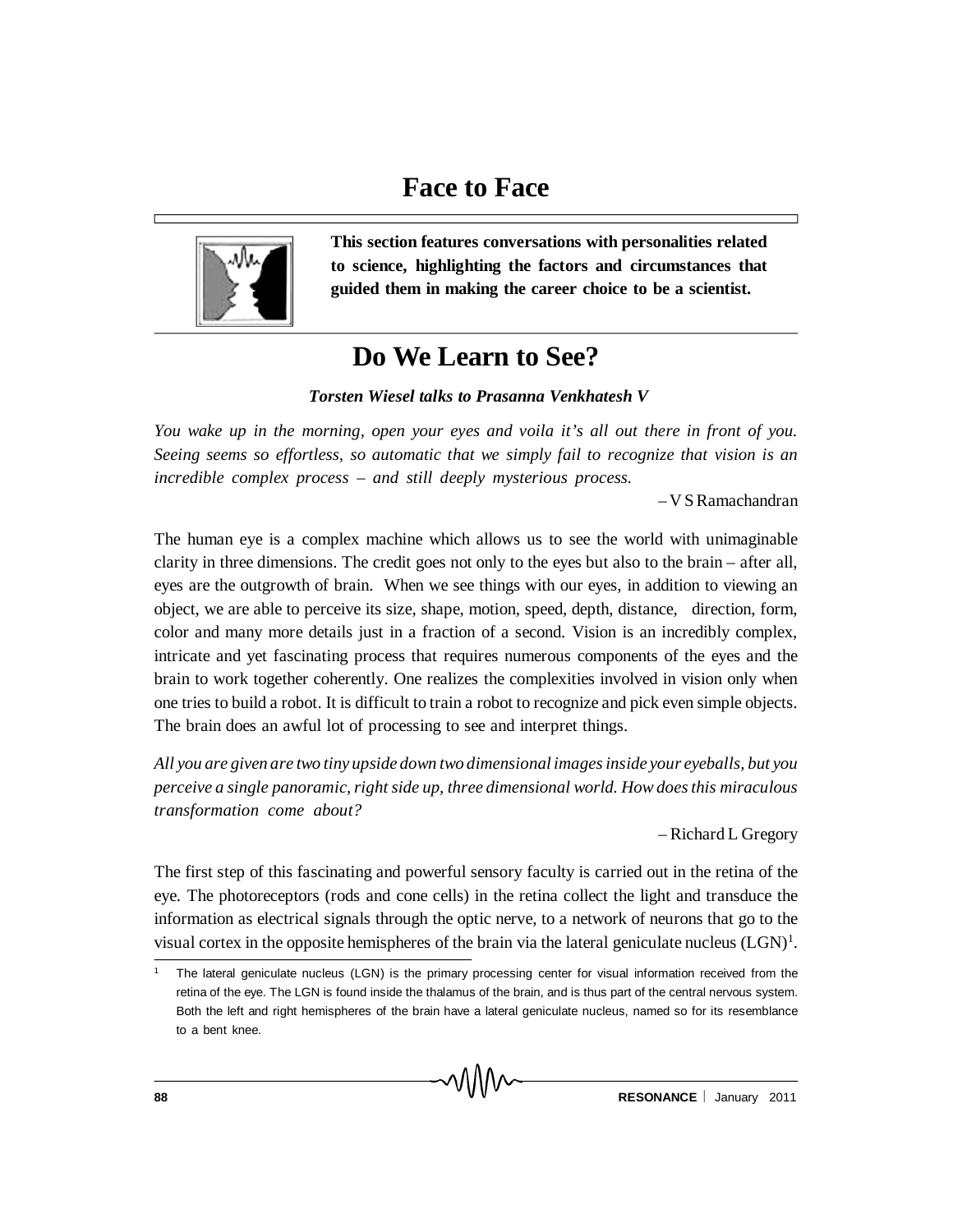*Figure 1. Central projections of retinal ganglion cells from the eyes. Ganglion cell axons terminate in the lateral geniculate nucleus of the thalamus; optic radiations end up at striate cortex. For clarity, only the crossing axons of the right eye are shown (view is looking up at the inferior surface of the brain).*

Reproduced with permission from Purves *et al*., *Neuroscience*, Third Edition, Sinauer Associates, Inc. 2004.



The brain does the processing of those impulses and gives a meaningful interpretation about what we are seeing. This is a highly simplified description of the visual system. One should also bear in mind that each stage of the visual system is highly complicated and the intricacies of the neuronal circuit in the brain and retina are still not clearly understood (*Figure* 1)*.*

Our understanding of the intricate processes in the visual system stems from the work of the great neuro-anatomist Santiago Ramón y Cajal. The retina is a complicated structure both in its anatomy and physiology and Cajal was the first to elucidate the architecture and function of the retinal cells (*Figure* 2). Cajal thought that the cellular connections in the visual system should be organized with extreme precision to enable great analytical capability of visual information processing. Part of the observational evidence for the neuron doctrine came from the orderly organization of the retinal cells in alternate layers of cell bodies with their intercellular contacts.



*Figure 2. Illustration of the mamalian retina structure with artistic grouping of cells and direction of current flow by Santiago Ramon y Cajal, 1905. A, layer of rods and cones; B, visual cell body layer; C, outerplexiformlayer;E, innerplexiformlayer;F,layerofganglion cells; G, optic nerrve fiber; L, central fossa.*

Courtesy: Cajal Legacy, Instituto Santiago Ramon y Cajal (CSIC), Madrid, Spain.

**RESONANCE** January 2011 **89**<br> **89**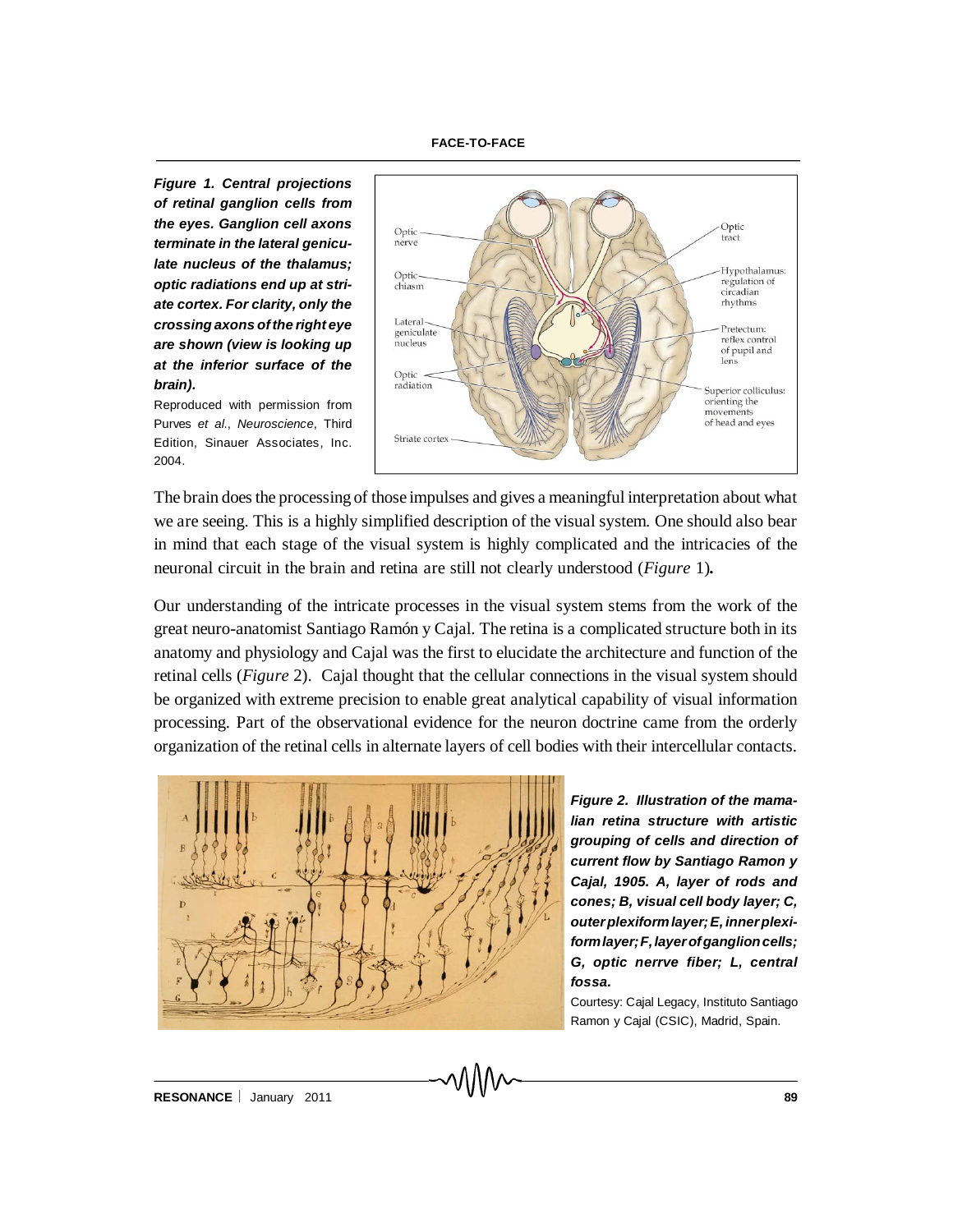Form this arose the main idea of unidirectional flow of the neuronal message from the sensory systems to the brain. In his Nobel Lecture Cajal describes the retina in simple terms:

*In spite of its great complication, the retina can be considered as a nerve ganglion formed by three rows of neurons or nerve corpuscles: the first row encloses the rods and cones with their descending prolongations forming the external granular layer; the second is made up of the bipolar cells and the third contains the ganglionic neurons.*

It was Prof. Stephen Kuffler who discovered that the initial processing of the visual patterns happens in the retina itself, before reaching the brain for higher levels of processing. Light from each eye falls on the 130 million light sensitive photoreceptor cells at the back of the retina and is converted into electrical impulses. The receptor cells do not send these messages directly to the optic nerve; instead they are transferred to the retinal ganglion cells via the bipolar cells. The nerve endings of the receptor cells contact with more than one bipolar cell and the same relation holds for the bipolar cells and the ganglion cells (*Figure* 3). These contacts are either excitatory or inhibitory and all the contacts are not necessarily excitatory. The stimulation of a small point in the retina will either increase or decrease the cell's electrical impulses. These connections filter and transform sensory information and thus create a net effect according to the type of input. This



*Figure 3*. *(Left) Structure of the retina. Section of the retina showing overall arrangement of retinal layers. (Right) Diagram of the basic circuitry of the retina. A three-neuron chain (photoreceptor, bipolar cell, and ganglion cell) provides the most direct route for transmitting visual information to the brain. Horizontal cells and amacrine cells mediate lateral interactions in the outer and inner plexiform layers, respectively.*

Reproduced with permission from Purves *et al*., *Neuroscience*, Third Edition, Sinauer Associates, Inc. 2004.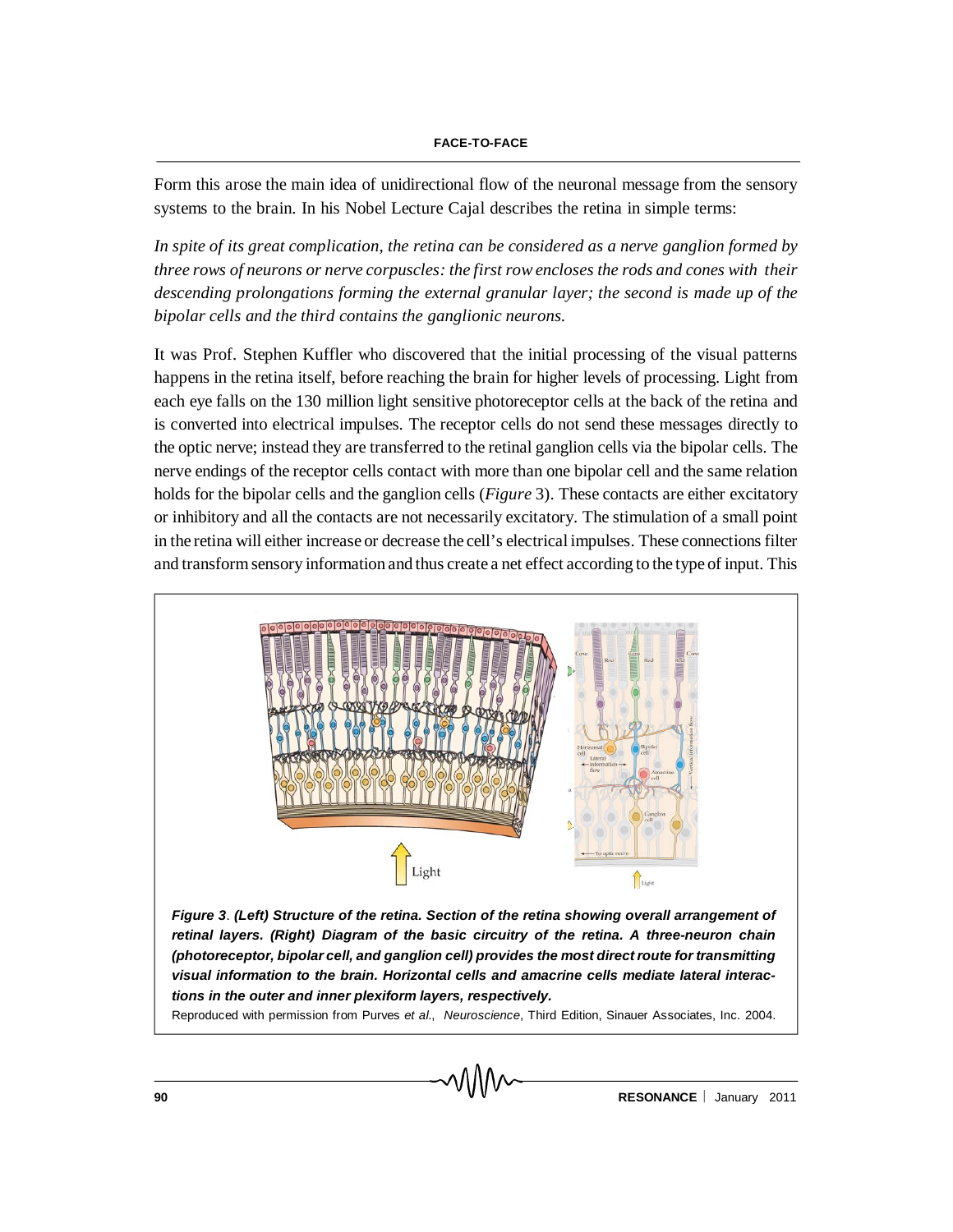is a first level of information processing. Each sensory system first analyses, decomposes and then restructures the incoming raw sensory information according to its own built-in connections and rules.

In 1958, an accidental meeting of Torsten Wiesel and David Hubel in Prof. Kuffler's laboratory made one of the most sustained, productive and creative collaborations in contemporary science which gave rise to contributions of the highest order. Hubel and Wiesel made us realize that the brain does not simply take the raw data that it receives through the senses and reproduce it faithfully in the brain. Their work conveyed the message that each sensation is first investigated by certain receptors at the lower relay stations and then expatiated in the corresponding region of the cerebral cortex. In 1959 Hubel and Wiesel wrote their first paper in the *Journal of Physiology* titled 'Receptive fields of single neurons in the cat's striate cortex'. Later they came up with a series of extraordinary papers that emerged over a period of twenty years of collaboration. As a result of their exceptional accomplishments, David Hubel and Torsten Wiesel shared the Nobel Prize for Physiology or Medicine in 1981 together with Roger Sperry.

In order to understand the works of Hubel and Torsten, let us briefly review some of the historically significant discoveries which formed the basis of their work. It was known in the late 40's that single nerve cells in the somatosensory cortex respond specifically to submodalities<sup>2</sup>. For example, cells will respond either to superficial touch stimuli or to a deep pressure stimulus but not both. In 1957, Mountcastle made the most important contribution by identifying vertical columns of cells that run from the surface of the brain to the white matter, located together in the somatosensory cortex; each one is submodality-specific. Each region of the skin projects to a particular area of the cortex and all the cells in one particular column will receive inputs from receptor classes that get enervated either deeply or superficially. Thus each column acts as a separate logical module. This is one of the extraordinary findings for the understanding of the cerebral cortex since Cajal.

Around 1950, Stephan Kuffler first recorded the electric responses to spots of light from the retinal ganglion cells of the cat's eyes. He made a surprising discovery that the receptor cells do not simply signal the absolute levels of light. Rather, they signal the contrast between the light spot and a dark spot; these ganglion cells were named as *on-center* cells and *off-center* cells and the area that responds is known as the receptive field (*Figure* 4). Receptive field of the ganglion cell here refers to the region of retina over which we can influence the ganglion cell's firing (electrical

<sup>&</sup>lt;sup>2</sup> Submodalities refer to the subjective structural subdivisions within a given representational system. Each sensory modality will have a submodality, viz., visual submodality, kinesthatic submodality, feeling submodality and so on. For example, in visual terms, common distinctions include: brightness, degree of colour, size, distance, sharpness, focus, and so on; in auditory: loudness, pitch, tonal range, distance, clarity, timbre, and so on.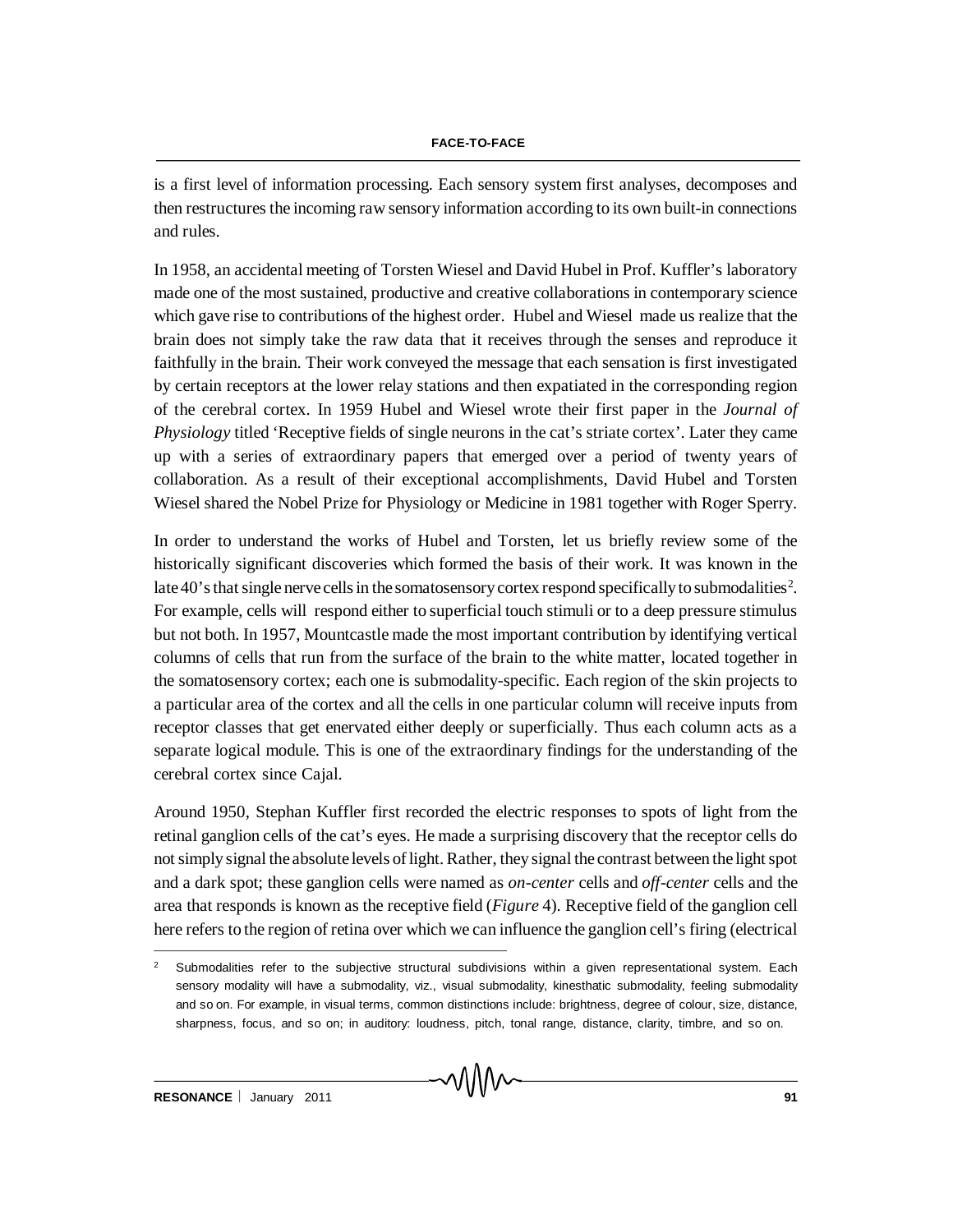*Figure 4. On center and off center retinal ganglion cells respond oppositely to lightin the centerand surround oftheir receptive fields. A strong response means high frequency firing, a weak response is firing at a low frequency, and no response means no action potential is fired.* Courtesy: Wikipedia.

activity) by light stimulation. The receptive field of the  $\int_{\text{only}}^{\text{surround}}$ ganglion cells is arranged in such a way that they help in detecting the contrast in thevisual information and this helps in detecting the edges and contours in the objects. Hubel and Wiesel took this to the next level, the LGN and found similar operating principles. They also wanted to see whether the same representation is found in the cortical cells. There was one more surprise – the cortical cells did not reproduce the input from the LGN but, these cells were now able to  $\Big|_{\text{center} \atop \text{center} }$ differentiate the linear aspects of the stimulus. The cortical cells' response proved to be very specific to the axis orientation of the line stimulus. Different set of cortical cells respond to different orientations of the stimulus; each small



segment in the retina represents every angle. Hubel and Wiesel revealed that cells with similar orientation specificity were found in columns. They also found another completely independent column known as ocular dominance column, which is concerned with the information from both the eyes (*Figure* 5)*.*



Reproduced with permission from Purves *et al*, *Neuroscience*, Third Edition, Sinauer Associates, Inc. 2004.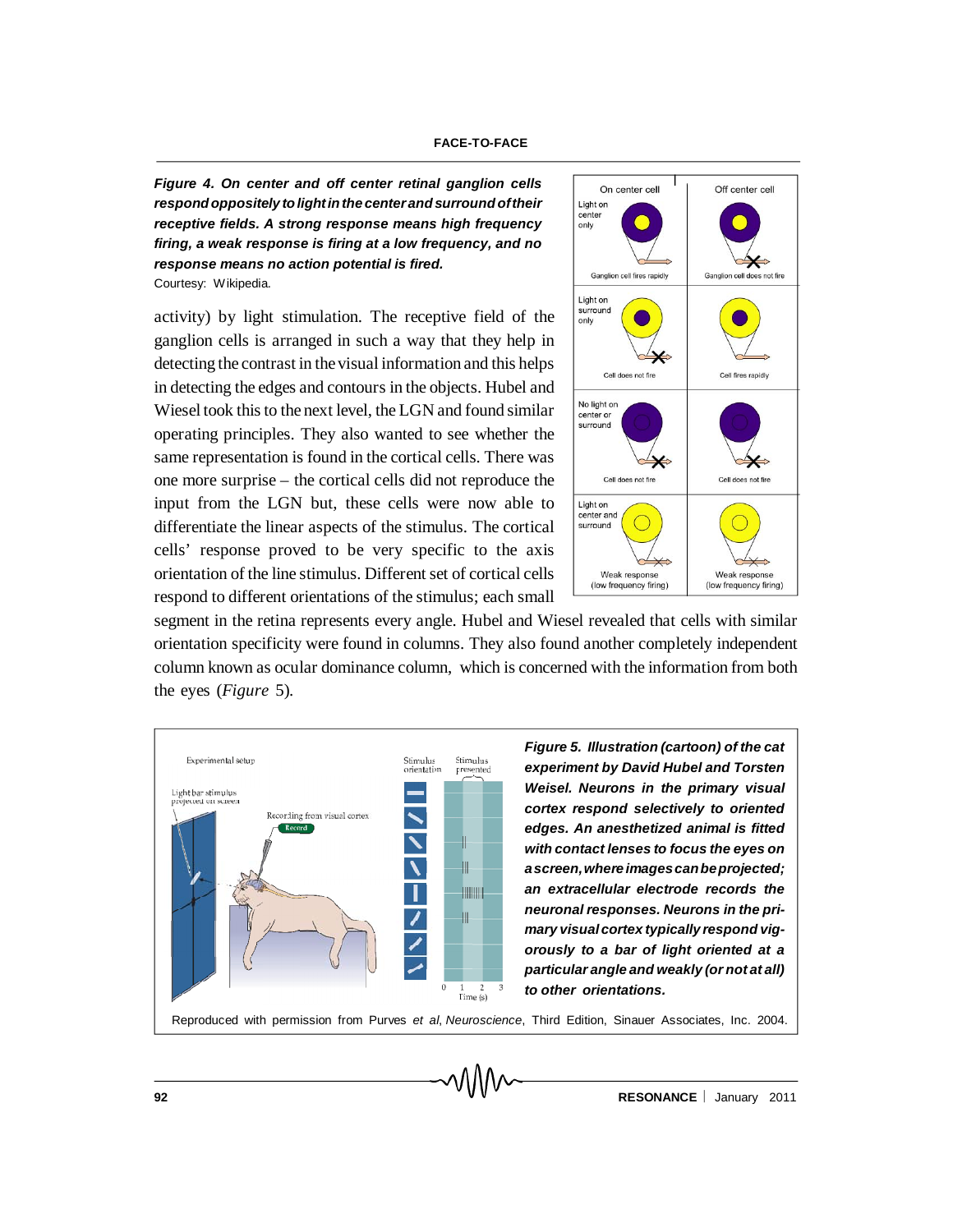Hubel and Wiesel later used the studies on the columnar organization of the cortical cells to investigate the effects of sensory deprivation during development. The deprivation studies in newborns addressed two questions – whether the connections responsible for the orientation selectivity were present in newborns or not and whether deprivation would interfere with the connections in the brain and eye during development. Wiesel and Hubel found that visual deprivation in infant monkeys profoundly alters the organization of their ocular dominance<sup>3</sup> columns. They found that by closing the eyelids of a newborn monkey for just a few days led to prolonged and sometimes irreversible blindness. In contrast, similar experience in an adult monkey produced no effect on its vision. These studies revealed that we are born with the faculty but a failure to make connections during development deprives vision. This work had direct clinical relevance; the observation that there is a period of plasticity in which recovery could occur (limited to first few months) encouraged ophthalmologists to operate the strabismus<sup>4</sup> as early as possible in order to avoid ambylopia<sup>5</sup>. Hubel and Wiesel could conclude that the cortex is organized into functional compartments or modules, and that this organization can be altered by experience. The collaboration between Hubel and Wiesel is on par with other great collaborations in the past like Hodgkin and Huxley, Watson and Crick, and Brown and Goldstein. What follows is an interview with Prof. Wiesel where he answers a wide range of questions posed to him.

**PV**: Could you tell us about how you got interested in studying the brain?

**Torsten Wiesel**: I grew up within the premises of a mental hospital outside Stockholm, where my father, a psychiatrist, was the director. Following my father's footsteps, I went to medical school and after graduation I was, because of my background, naturally inclined toward psychiatry. In fact I practiced adult psychiatry in the same hospital where I was raised and child psychiatry at the Karolinska Hospital. The lack of adequate treatments of mental disorders in the early 1950s led to thedecision to return to my professor in neurophysiology with theaimto do basic neurobiology and with the hope to learn something about how the brain works. I spent a year in

Ocular dominance, sometimes called eye dominance, it is the tendency to prefer visual input from one eye to the other.

<sup>4</sup> Strabismus is a condition in which the eyes are not properly aligned with each other. It typically involves a lack of coordination between the extraocular muscles, which prevents bringing the gaze of each eye to the same point in space and preventing proper binocular vision, which may adversely affect depth perception. In lay terms it is know as 'Squint Eye'.

<sup>5</sup> Amblyopia is a developmental problem in the brain; the part of the brain corresponding to the visual system from the affected eye is not stimulated properly, and develops abnormally. It is characterized by poor or indistinct vision in an eye that is otherwise physically normal, or out of proportion to associated structural abnormalities.This has been confirmed via direct brain examination by Hubel and Wiesel. They demonstrated the irreversible damage to ocular dominance columns produced in kittens by sufficient visual deprivation during the so-called 'critical period'. The maximum critical period in humans is from birth to two years old.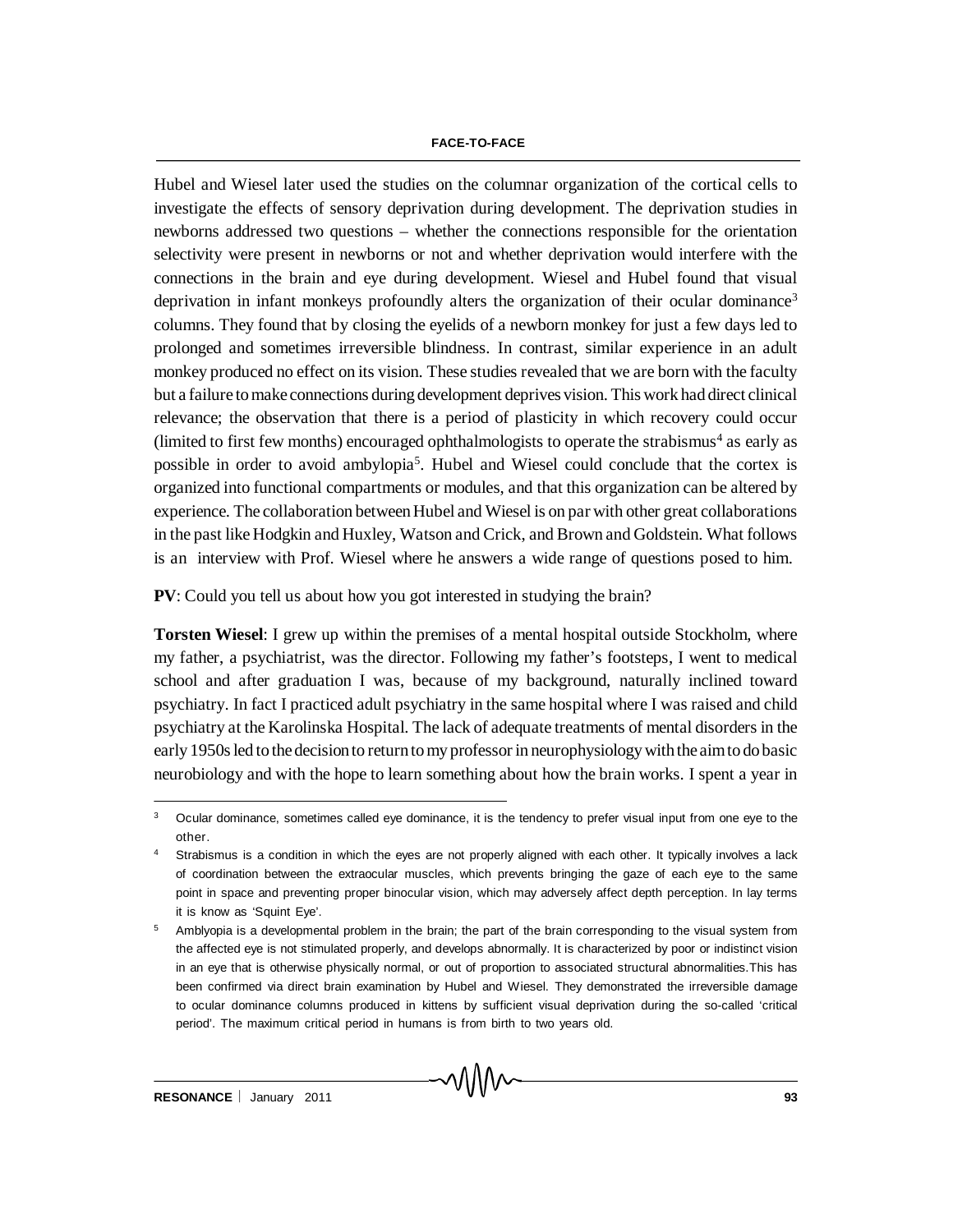#### **Box 1. Torsten Nils Wiesel**

Dr. Torsten Nils Wiesel was born in 1924 in Uppsala, Sweden and received his medical degree from the Karolinska Institute in Stockholm in 1954. He taught in the Karolinska Institute's Department of Physiology and worked in the child psychiatry unit of the Karolinska Hospital. He started his work on ophthalmology with Prof. Stefen Kuffler at Johns Hopkins University Medical School in 1955 and became an assistant professor there in 1958. Later in 1959 he joined as an instructor in the Pharmacology Department

at Harvard Medical School and became full professor in 1968. Currently he is Vincent and Brooke Astor Professor Emeritus in Rockefeller University, New York. Torsten Wiesel shared the Nobel Prize in Physiology or Medicine in 1981, with David Hubel for studies of how visual information is transmitted to and processed in the visual cortex of the brain along with Roger W Sperry. They investigated mostly cats and monkeys and identified specialized functions of individual cells in the brain's visual cortex. Torsten Wiesel and David Hubel also studied the role of innate and experimental factors in the development of the visual cortex; and this research has had important clinical implications.



Photograph of Prasanna Venkhatesh (left) and Prof. Torsten Wiesel (right) 17th November 2010, IISc, Bangalore.

Stockholm before my professor was asked by Dr. Stephen Kuffler: 'Do you have any students who want to come over as a postdoctoral fellow in my laboratory at Johns Hopkins Medical School in Baltimore, USA?' At the time I was working on epilepsy and I thought it would be nice to go to the United States. I first worked with Ken Brown, another new postdoctoral student working on cat electro-retinogram. When Brown departed and David Hubel joined the laboratory, we decided to explore the response properties of single neurons in the central visual pathways. Our approach was built on the fundamental discoveries by Kuffler, who demonstrated the classical 'on' and 'off' centrereceptivefields of retinal ganglion cells, the neurons projecting centrally. Our question was, "What does the brain do with the information it gets from the retina?"

**PV**: What kind of experiments did you do in Prof. Stephen Kuffler's lab?

**TW**: When we started we did not have any hypothesis, we simply wanted to explore the response properties of single neurons in the primary visual cortex. We felt more like explorers during that time and it was only much later that we could ask specific questions based on the results from our initialexplorations.

**PV**: What was Prof. Stephan Kuffler like, as a mentor and as a person – did he play an important role in your life?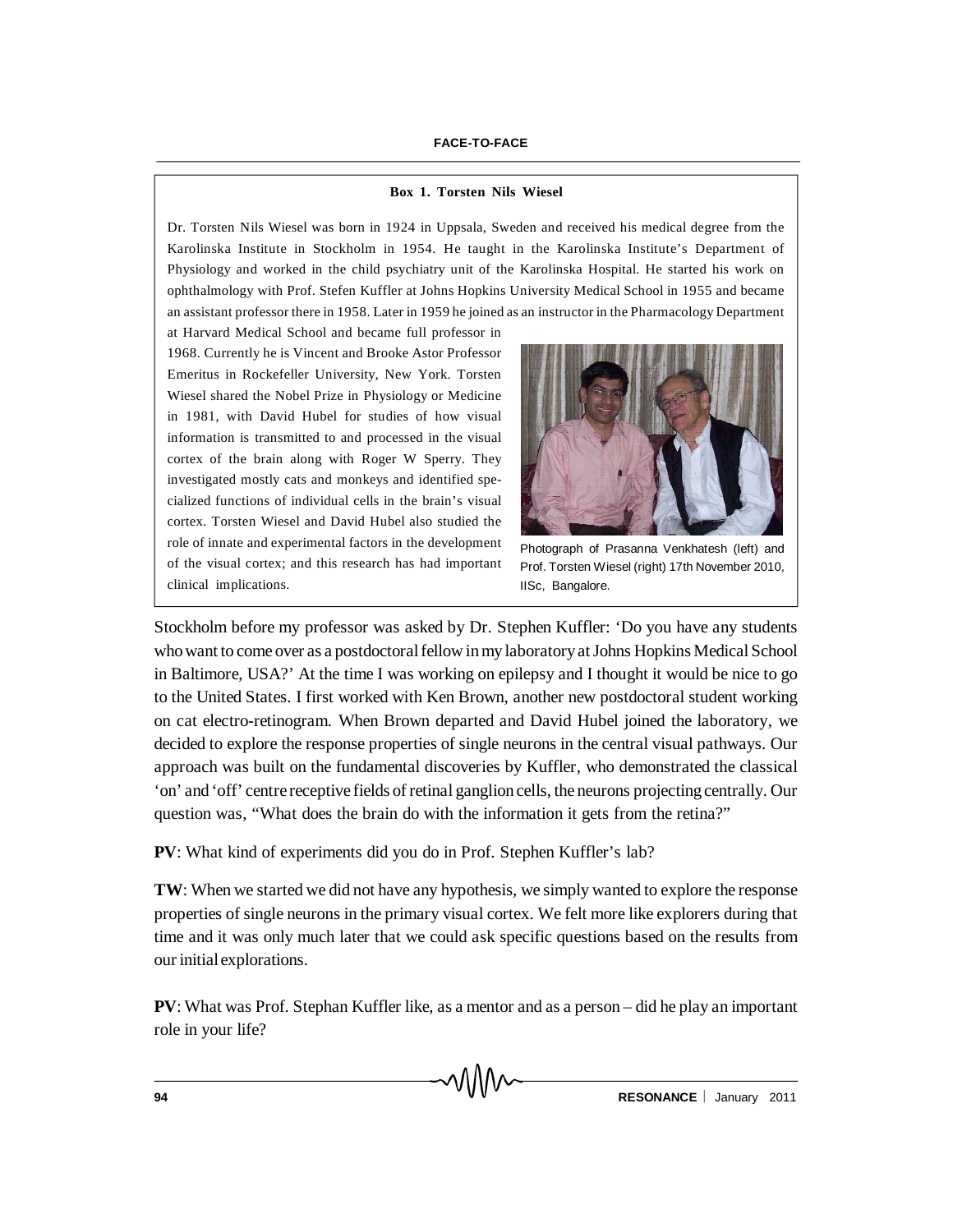**TW**: Prof. Stephen Kuffler was a great mentor and a wonderful person. He was very kind, helpful, and had a wonderful sense of humour. He could be quite critical and was very clear in expressing his views both in writing and speaking, which helped us greatly in our initial attempts to report our findings. He hated pomposity of any type and was keen on using appropriate words to express his thoughts correctly. He was an ideal role model also in that he believed that you should do experiments with your own hands, stay at the bench and avoid academic diversions. I think I was very fortunate to work with him.

**PV**: What are the aspects of your work that you particularly enjoyed?

**TW**: We used to start the experiments very early in the morning and go on for hours, most often throughout the night. During these experiments what we enjoyed were our discussions and plotting the next questions to ask. We developed our ideas during these long nightly discussions; it was like rolling a thread into a ball. A general rule seems to be that if you ask a good question, the answer should lead to additional interesting questions.

**PV**: What is your opinion about the emerging cross-disciplines in neurosciences? It is clear that it is a field with plenty of input from other disciplines. Which are the disciplines that are feeding into it most?

**TW**: Many of the current methods used in neuroscience have come from interactions with scientists in other disciplines. Looking at the history of neuroscience new techniques from physics and chemistry, including thecurrent methods in optics, brain imaging and computer sciences have contributed much. I am a strong believer in research across disciplines, which no doubt will continue to break open new vistas and understanding about how the brain works.

**PV**: When we face obstacles in our research for reasons like the need for expertise in other areas, what should we do? Collaborate or learn to do it ourselves?

**TW**: David Hubel and I started as neurophysiologists, but as our research needs grew we had to learn anatomy, microscopy and computation for the specific purpose of 3D reconstruction of single cells and cross-correlation of responses of multiple neurons. At some point we were not able to do everything by ourselves but expanded our potential by seeking expertise from others.

**PV**: Chemistry is an integral science, playing a central role in improving the quality of our life. What do you feel about the contribution of chemistry in neuroscience?

**TW**: The interaction between chemists and biologists led to the field of biochemistry and soon expanded to the fields of genetics and molecular biology. Neurochemistry has long been and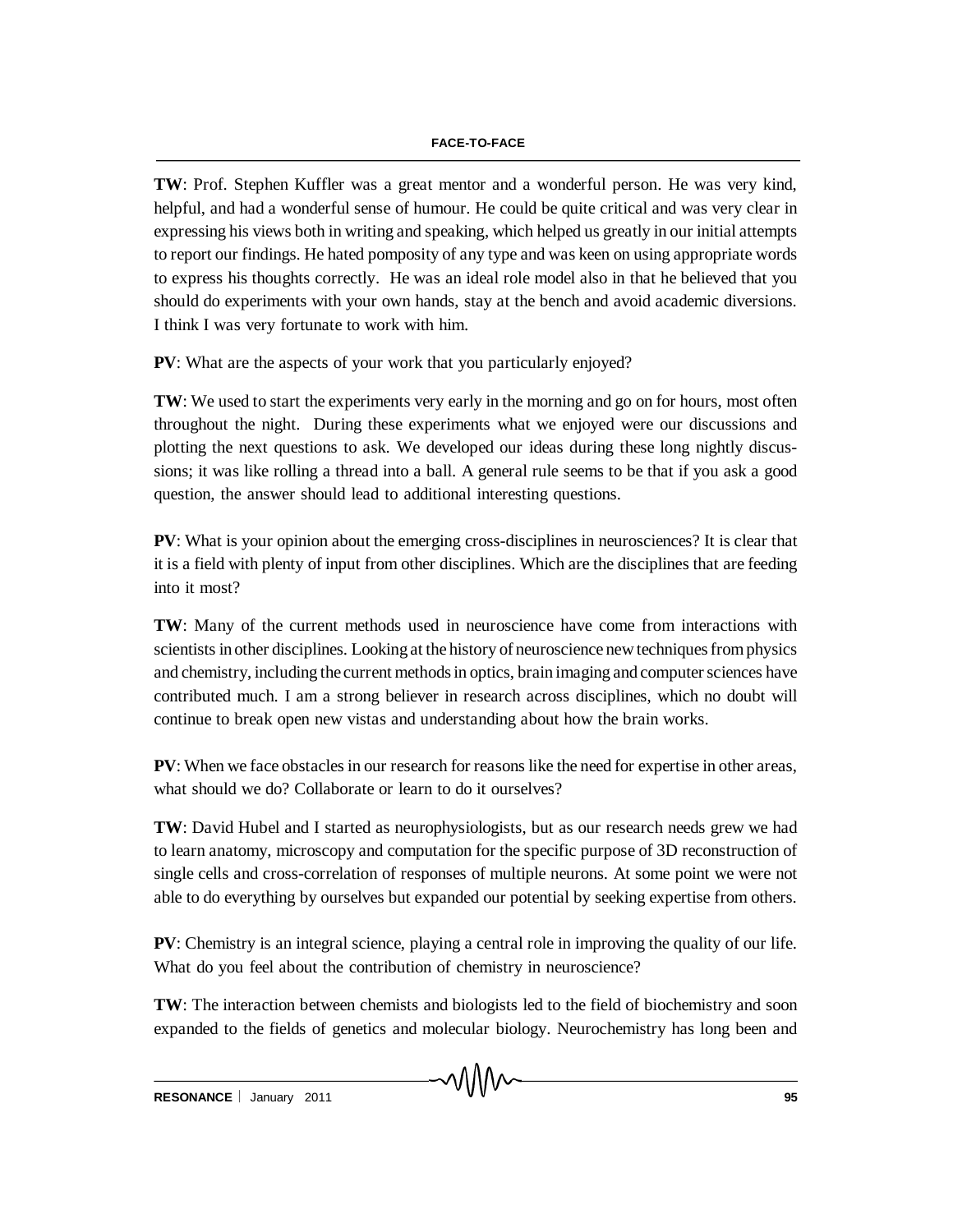remains a major field in neuroscience recognized by a long series of important contributions and Nobel Prizes.

**PV**: It appears that advances in imaging technology like fMRI and MEG have been central to understanding the brain. How much has brain science changed in comparison to your earlier days?

**TW**: Certainly brain research has changed very much. From our experiments you can see that we used simple techniques and relatively simple experimental setups. We never invested much money in any technique unless it was clear to us that we really needed it to solve a given problem. No doubt, fMRI and other imaging systems have become major tools. To take full advantage of these new tools we must integrate structural information with functional localization, neural circuitry, functional anatomy and physiology.

**PV**: What is your view on recognition of scientific research by awards?

**TW**: It is easier to get funding for your research if you have received a big prize.

**PV**: The human brain is a complex non-linear system that defies all reductionistic and deterministic attempts to understand it. Plato once said that "The sum is more than its parts". What do you think should be the stand of a neuroscientist – reductionism or holism?

**TW**: Neuroscientists clearly differ in their stand on this issue. The more simple-minded approach in our research has always been to reduce the complex question of the structure and function of the primary visual cortex to its element parts. To fully answer the question about the neural basis of visual perception you must look at the system. In my own limited way I have stayed away from what you called 'holistic' approach. In the end both a reductionistic and holistic analysis of an issue are necessary for understanding the whole.

**PV**: What is your philosophy for understanding the brain? Are we heading towards seemingly inscrutable questions like consciousness and so on? Do you think truth about the brain will ever be found in terms of physical laws? (As Francis Crick put it, "The ultimate aim of the modern movement in biology is to explain all of biology in terms of physics and chemistry".)

**TW**: From the quotation it is clear that Francis Crick was a reductionist at heart and a most inspiring member of the neuroscience community. He asked big questions such as the basis of consciousness, which has stimulated an untold number of young scientists to look for an answer. Our knowledgeof thebrain is still very primitive and wewill surely get many surprises as we dwell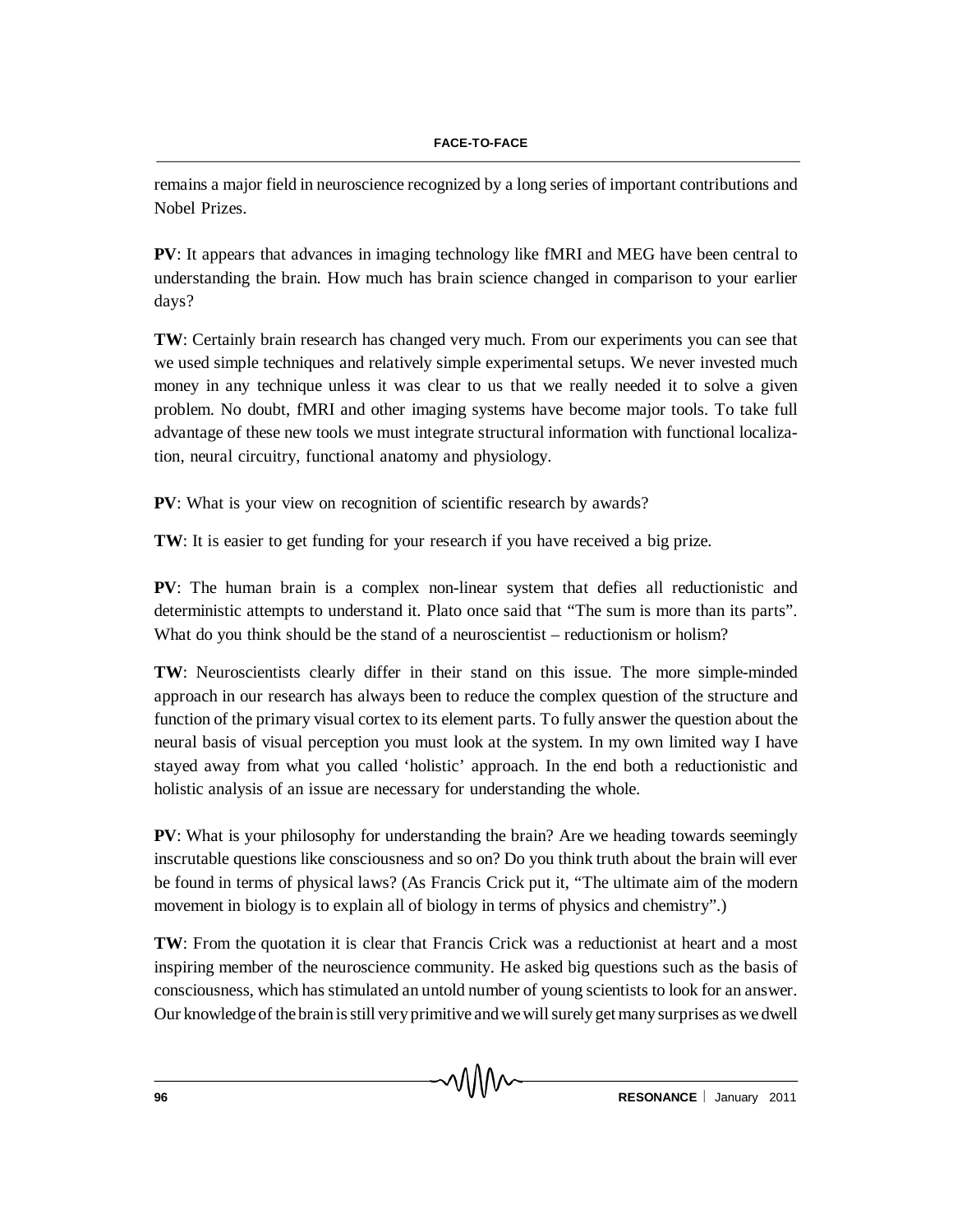into the deep secrets of the brain. We must be very humble and careful in our search of the brain's secrets. In the working on realistic scientific issues is where the imaginative, creative part of research comes in.

**PV**: What is your advice to young scientists and students?

**TW**: Anyone who is getting into music should be tested very carefully, whether he/she has the ability and talent or not. If they do not havetalent, it will be a wasteof time. It's the samein science. If you want to be a mediocre scientist you could be, but being a mediocre musician is no fun either!

**PV**: You have trained six graduate students in forty years of research career. What do you look for in young students when they come to do research?

**TW**: Independent thinking, good training. Apart from grades, important factors are a student's willingness to do hard work and commitment to the work. When you come to do research you have to commit yourself mentally, physically, a total commitment is needed. Once you have made an important discovery you become conditioned and will keep going in spite of frustrations and failures. It is very important to select students carefully and nurture their talents well but early on provide them with opportunities for independence in identifying and executing their own research. It is true that very few students were trained in the Hubel–Wiesel laboratory, but having learned to stand on their own feet from the beginning they have all done exceedingly well and are now leaders in the field of neuroscience.

**PV**: There are so many fascinating questions about the brain, how could we focus on one problem and stop going into other questions?

**TW**: If you ask an important question, the answer will surely lead to more questions and you enter a never-ending journey!

**PV**: Are there any areas of science, outside your own, that you have been particularly attracted to – that if you were young and starting out today you could imagine yourself going into?

**TW**: Somehow I have always been drawn towards the sensory systems. Curiosity is and should be the main driving force in science. Unfortunately, funding agencies all too often ask "What's that good for?" If curiosity is killed, science won't progress.

**PV**: Do you think genetics will be able to answer some of the intriguing questions about the brain?

**TW**: Science advances to a large extent because new methods and new tools are developed to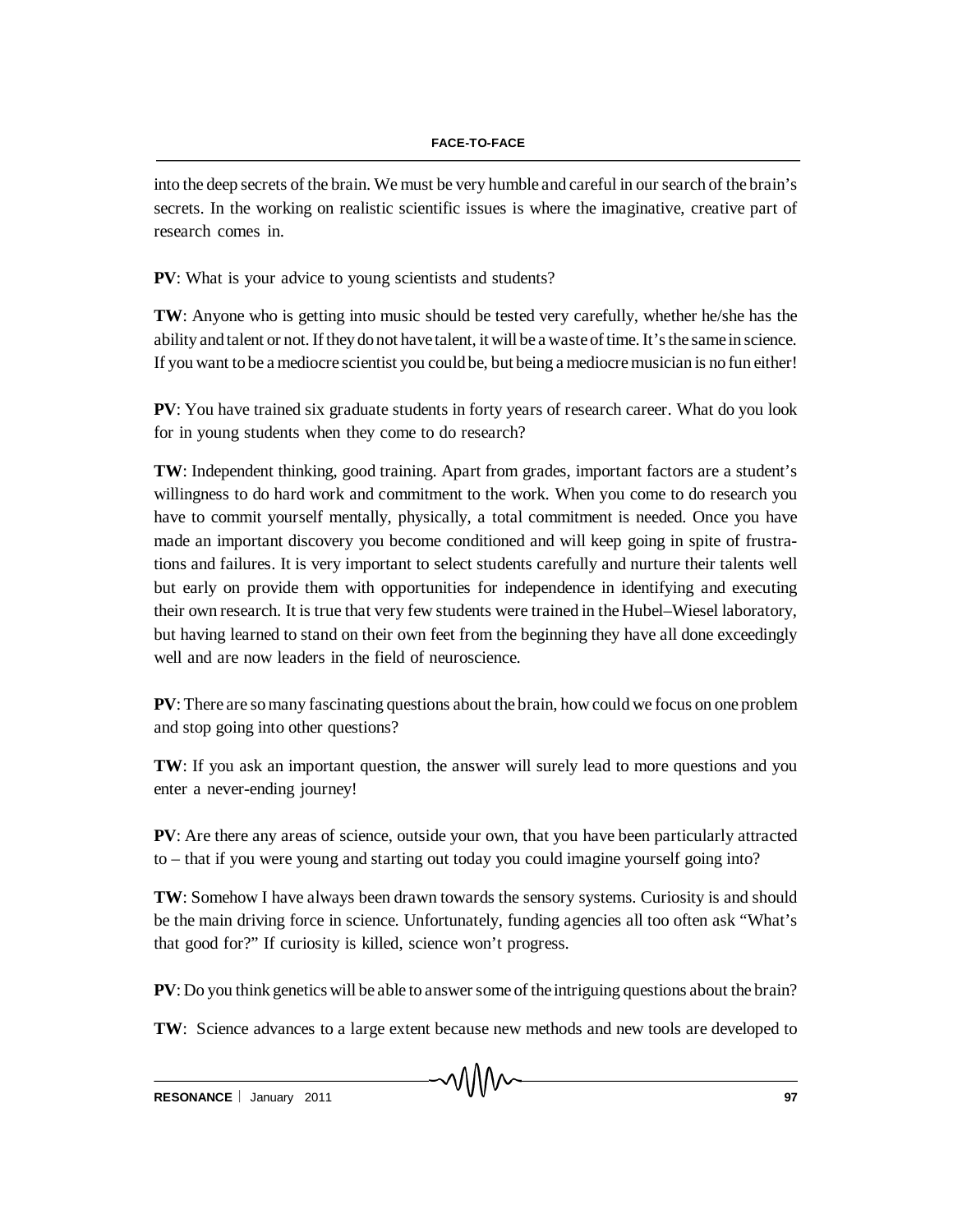study the subject in more detail. Genetics is probably the area that has come to the forefront for all of us in biology. Genetics is one of the most useful and powerful tools for studying problems in neuroscience. But, I am seriously doubtful that it will give answers to all our questions about brain. Genetics is an important tool in studies of the nervous system in animals and humans, but it is only one of many approaches in finding out how the brain works.

**PV**: "Means to explore an object or event also modifies it at the same time". Some people call this as Biological Uncertainty Principle. Can you give your opinion on this?

**TW**: We have to keep in mind about the limitations of the methods that we use. The brain is a complicated system and in order to understand the brain fully we have to know much more than what we know at present. The answers that we get from all these relatively simple methods that we use certainly add to our understanding. Every generation will have new ideas and make new discoveries and that is how science develops step by step.

**PV**: Managing success is also a problem sometimes – how did you manage to continue your research after the Nobel Prize? What was the impact of the Prize in your life?

**TW**: My research continued uninterrupted for ten years after having received the Nobel Prize until 1991 when I accepted the Presidency of the Rockefeller University. Being a Nobel Laureate, people tend to take you more seriously, which was useful during my time as president. My own attitude has been to continue working as before and enjoy the pleasure of doing research. My general frame of mind should be clear from my response when awakened and still half asleep by a call from a news agency saying: "Congratulations! Do you know that you have been awarded the Nobel Prize for this year?" My response: "Oh No! I better go and hide!"

**PV**: What's your secret formula to success?

**TW**: This is a question commonly raised and my answer to students is: "You need to have good ideas, work hard and be lucky." This certainly has been true in my case.

**PV**: In a hypothetical situation, you encounter an omniscient person. What is the one question (only one) you would like to ask him?

**TW**: I don't know what one question I would ask, but I would be interested to know more about the developmental aspect of the brain and the balance between genetics and the environment in shaping a person. Such knowledge would be important and useful in education making it possible to identify individuals with special abilities in the sciences and arts, as well as individuals with special needs and those with brain-related disorders. We are still much in the dark in our